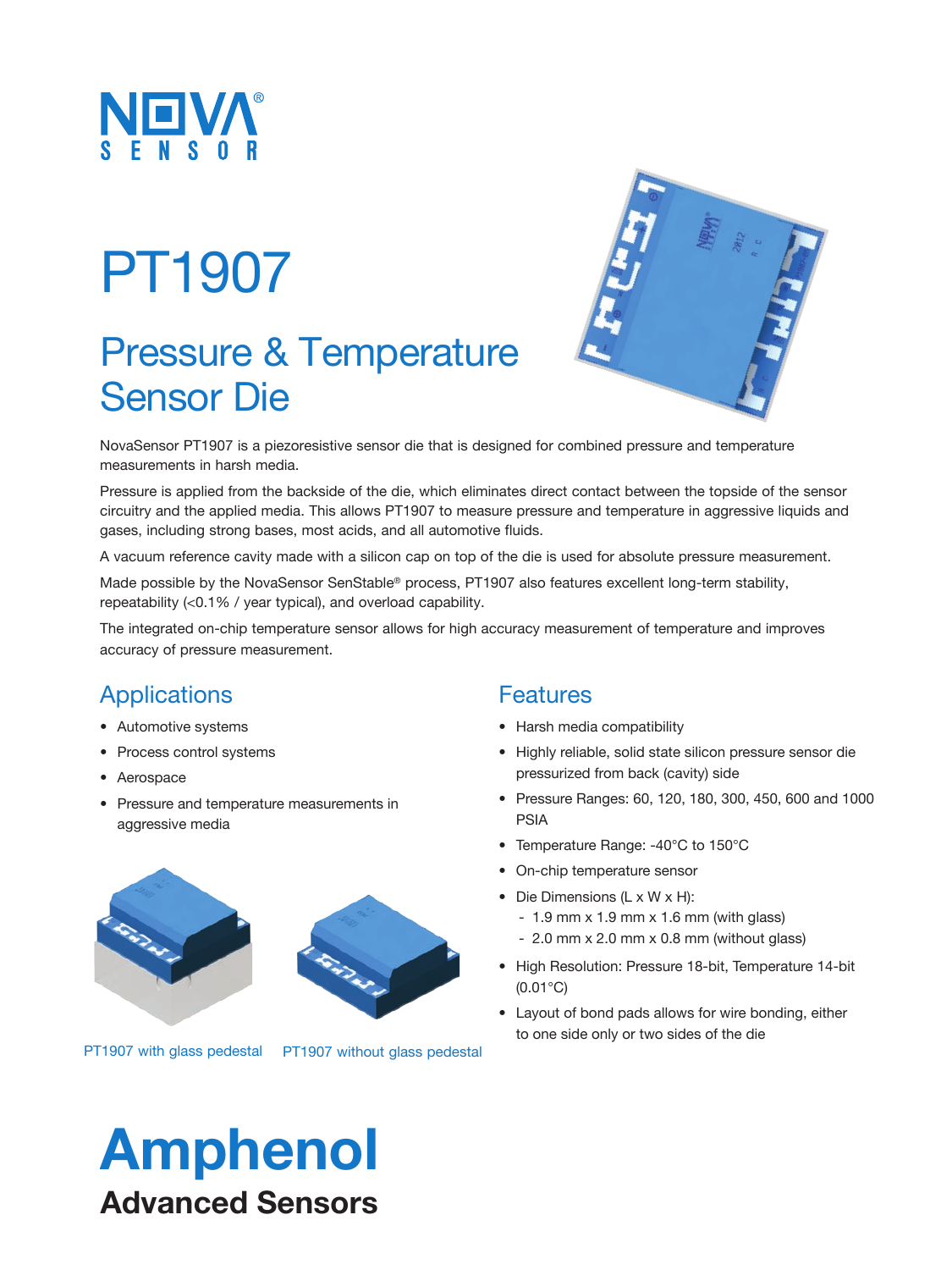### PT1907 Specifications

#### Pressure Sensor

| <b>Parameter</b>                                                | <b>Value</b>                                               | <b>Units</b>                      | <b>Notes</b>          |  |
|-----------------------------------------------------------------|------------------------------------------------------------|-----------------------------------|-----------------------|--|
| <b>General</b>                                                  |                                                            |                                   |                       |  |
| Pressure Range                                                  | 60, 120, 180, 300, 450, 600, 1000                          | <b>PSIA</b>                       |                       |  |
| Maximum Overpressure                                            | 2X                                                         |                                   | <b>Rated Pressure</b> |  |
| <b>Backside Burst Pressure</b>                                  | 10X<br>>6000                                               | PSI                               | 2, 6                  |  |
| Electrical @ 25°C (Unless noted)                                |                                                            |                                   |                       |  |
| Excitation (DC)                                                 | 1<br>5                                                     | mA<br>Volt                        | 10VDC Max             |  |
| <b>Bridge Resistance</b>                                        | 5000 ±20%                                                  | $\Omega$                          |                       |  |
| <b>Environmental</b>                                            |                                                            |                                   |                       |  |
| <b>Operating Temperature Range</b><br>Storage Temperature Range | $-40$ to $150$<br>$-55$ to 160                             | $^{\circ}$ C<br>$^{\circ}$ C      | $\overline{2}$        |  |
| <b>Mechanical</b>                                               |                                                            |                                   |                       |  |
| Dimensions                                                      | $1.9 \times 1.9 \times 1.6$<br>$2.0 \times 2.0 \times 0.8$ | mm with glass<br>mm without glass | 8                     |  |
| <b>Bond Pad Dimensions</b>                                      | $0.10 \times 0.10$                                         | $mm$ $L \times W$                 | 9                     |  |
| Media Compatibility                                             | Silicon and Borosilicate Glass                             |                                   |                       |  |
| Performance Parameters <sup>(1)</sup>                           |                                                            |                                   |                       |  |
| Zero Offset                                                     | ±10                                                        | mV/V                              |                       |  |
| <b>FSO</b>                                                      | $160 \pm 45$                                               | mV                                | 3                     |  |
| <b>Pressure Linearity</b>                                       | ± 0.1                                                      | %Span                             | 4, 7                  |  |
| Pressure Hysteresis                                             | $+/- 0.1$                                                  | %Span                             | 5, 7                  |  |
| Temperature Coef. of Zero                                       | $+/- 10$                                                   | µV/V/°C                           | 5, 7                  |  |
| Temperature Coef. of Resistance                                 | 0.27                                                       | $\%$ /°C                          | 5, 7                  |  |
| Temperature Coef. of Sensitivity                                | $-0.19$                                                    | $\%$ /°C                          | 5, 7                  |  |
| Thermal Hysteresis of Zero                                      | $+/- 0.2$                                                  | % Span                            | 5, 7                  |  |

Notes:

1. All values measured at 25ºC and 5V excitation, unless otherwise noted. Samples from each wafer are used to verify bridge resistance, offset, span, linearity and die performance in the temperature range between 0ºC and 70ºC.

2. Backside burst pressure and operating temperature for sensor utilizing PT1907 die can be lower than corresponding parameters for the die.

3. Typical span is equal to 160mV at 300psi.

- 4. Best fit in straight line.
- 5. Between 0ºC and 70ºC.
- 6. 10X of rated pressure for 60 to 300psi Die, >6000psi for 450 to 1000psi Die.
- 7. Typical value.
- 8. Die for high pressure (>300psi) has no glass pedestal.
- 9. Aluminium bond pads
- 10. All values measured at 25ºC and 20 µA excitation, unless otherwise noted.
- 11. 100% probed for zero output at 25ºC.
- 12. FSO and non-linearity is qualified in the temperature range between -40°C to 140°C.
- 13. 10-25 µA excitation is recommended.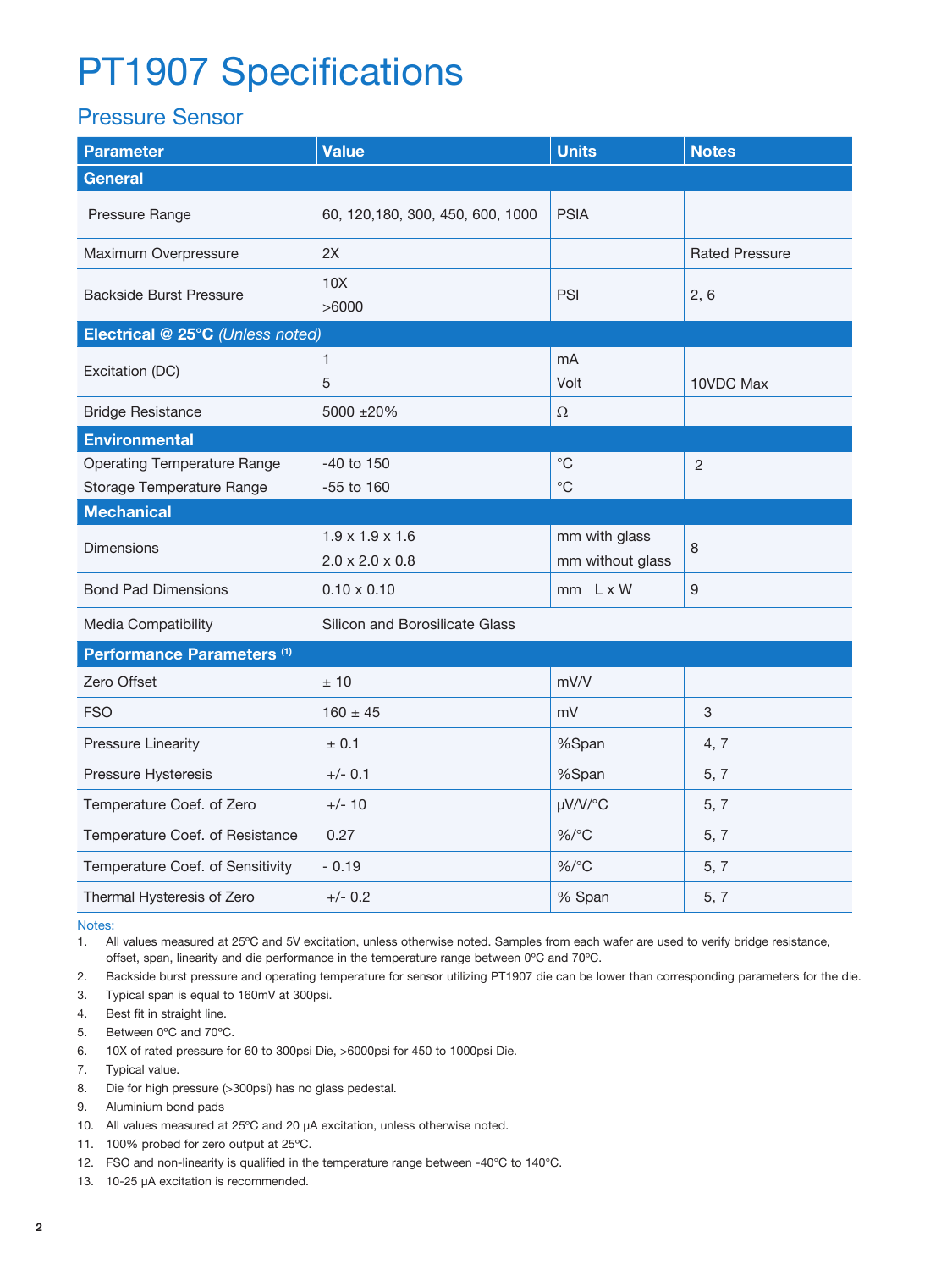### PT1907 Specifications (cont.)

### Temperature Sensor

| Parameter                              | <b>Value</b>     | <b>Units</b>        | <b>Notes</b>   |  |
|----------------------------------------|------------------|---------------------|----------------|--|
| General                                |                  |                     |                |  |
| Temperature Range                      | $-40$ to $150$   | $^{\circ}$ C        |                |  |
| <b>Electrical</b>                      |                  |                     |                |  |
| Excitation (DC)                        | $10 - 100$       | μA                  | 13             |  |
| Performance Parameters <sup>(10)</sup> |                  |                     |                |  |
| Zero                                   | 625              | mV                  | 7,11           |  |
| Sensitivity                            | $-2.15 \pm 0.15$ | $mV$ <sup>o</sup> C | 7,12           |  |
| <b>FSO</b>                             | 390              | mV                  | 7,12           |  |
| Non-Linearity (BFSL)                   | $+/- 0.6$        | $\%$                | 7,12           |  |
| <b>Pressure Sensitivity</b>            | $<$ 10           | uV/PSI              | $\overline{7}$ |  |



Note: (a) 6 wires bonds are required when using temp sensor, 5 wires when not using temp sensor. (b) Both +IN and +IN SUB need to be connected to the highest potential in the circuitry.



PT1907 Schematic